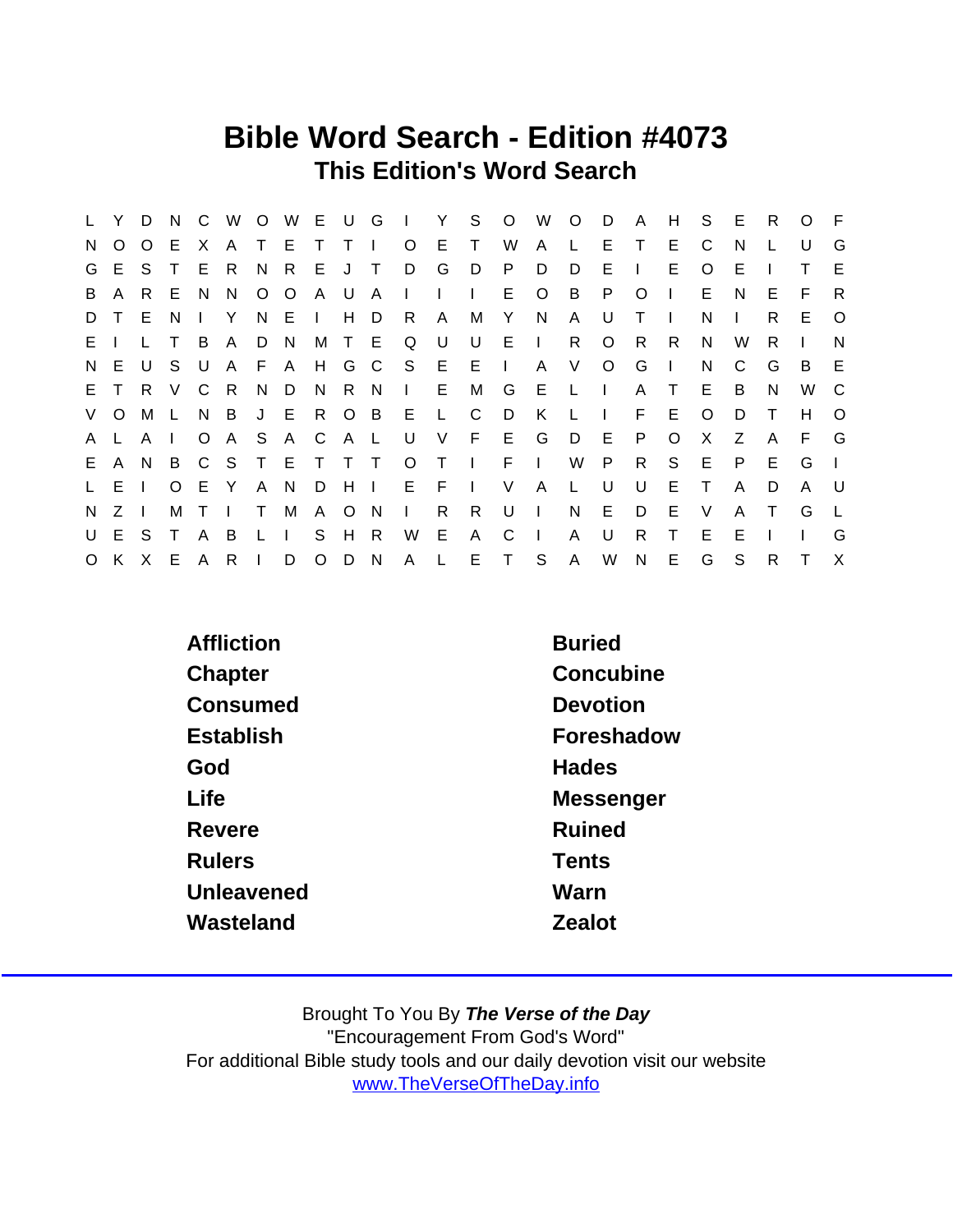### Bible Word Search - Edition #4073 Word Search Answer Guide

| $\mathbf{L}$ | y D         |                |     |                |                 |     |             |     |                |                       |              |                         |              | n c W o w e u g i y S o W O D A H S E |                |                |                |              |              |              | R            | $\circ$ | $-F$         |
|--------------|-------------|----------------|-----|----------------|-----------------|-----|-------------|-----|----------------|-----------------------|--------------|-------------------------|--------------|---------------------------------------|----------------|----------------|----------------|--------------|--------------|--------------|--------------|---------|--------------|
| n            | O           | $\circ$        | e   | $\mathbf{x}$   |                 |     | Atetti      |     |                | $\mathsf{o}$          | E            | $-t$                    | W            | a I                                   |                | e              | t              | e            | C            | N.           | $\mathbf{L}$ | u       | $\mathbf{q}$ |
| G            |             | e S T          |     |                | E R N r e j t   |     |             |     |                | $\Box$                | g            | $\mathsf{d}$            | p            | D                                     | d              | $\mathbf{e}$   | - i -          | e            | $\circ$      | e            | $\mathbf{I}$ | t       | $\mathbf{e}$ |
|              | b a         |                |     |                | R E N N         |     |             |     |                | o O a u A i i         |              | $\mathbf{I}$            | E            | $\overline{\mathbf{O}}$               | $\overline{B}$ | p              | $\overline{O}$ | $\mathbf{I}$ | e            | n            | e            | f       |              |
| D t          |             |                | E N | $\mathbf{I}$   |                 |     | y n e I H d |     |                | R a                   |              | M                       | $\mathsf{y}$ | n                                     | $\mathbf{a}$   | U              | $\top$         | - i          | $\mathsf{n}$ | $\mathbf{I}$ | $\mathsf{r}$ | e       | $\circ$      |
| Ei           |             |                | L T | $\overline{B}$ |                 |     |             |     |                | ad n m T E q U        |              | <b>u</b>                |              | e i r                                 |                | $\circ$        | R              | $\mathbf{r}$ | n            | W            |              |         | n            |
| N,           | e           | U S            |     | . U            |                 |     |             |     |                | a f a h G C S e       |              |                         |              | e i a V o                             |                |                | g              | $\mathbf{I}$ | n            | C            | g            | b       | e            |
|              | E T         |                |     |                |                 |     |             |     |                | R v C r n d N r N I e |              |                         |              | $m \t g \t E \t h$                    |                |                | a t            |              | E            | b            | n.           | W       | - C          |
|              | V O         | m <sub>l</sub> |     |                |                 |     |             |     |                | N b j E r O b e L     |              | $\mathbf{C}$            | D            | $\mathsf{k}$                          | $\mathsf{L}$   | $\blacksquare$ |                | $F - E$      | $\circ$      | D            | $-t$         | H       | $\Omega$     |
|              | A L a i     |                |     |                |                 |     |             |     | $Oa$ S a C a I |                       |              | uv Feg                  |              |                                       |                | d E            | p              | $\mathbf{o}$ | $\mathsf{X}$ | Z            | - A          | f       | g            |
|              | E A n       |                | b   |                |                 |     |             |     |                |                       |              | C S t e t t t o t i F i |              |                                       | W              | p              |                | $R$ s        | $\mathbf{e}$ | P.           | $\mathbf{e}$ | g       |              |
|              | $L$ $E$ $i$ |                |     |                | o E y a n d h i |     |             |     |                |                       |              |                         |              | e fiv Al                              |                | <b>u</b>       | $\mathsf{u}$   | E            | $\top$       | a            | d            | a       | <b>u</b>     |
| N.           | Z i         |                | М   |                | tit             |     | m a         |     | $o$ n          | i r                   |              | R                       | U            | $\mathbb{R}$                          | N              | E.             | D              | E            | V.           | a            | $-t$         | q       |              |
|              | U E S T     |                |     | A B            |                 | LIS |             | H r |                | W                     | $^{\circ}$ e | a                       | $\mathbf{C}$ | $\blacksquare$                        | a              | $\mathsf{u}$   | R              | $\mathbf{t}$ | e            | E            | $\mathbf{i}$ | -i-     | g            |
|              | o k x       |                | e   |                | ar i            |     | d o D N     |     |                | A L                   |              |                         | E T S        |                                       | A              | W n            |                | e            | $\mathbf{g}$ | S            | $R$ t        |         | $\mathsf{x}$ |

- Affliction: Diagonal Buried: Diagonal Chapter: Diagonal Concubine: Vertical Consumed: Diagonal Devotion: Diagonal God: Diagonal **Hades: Diagonal** Life: Horizontal **Messenger: Diagonal** Revere: Diagonal Ruined: Horizontal Rulers: Vertical **Tents: Vertical** Unleavened: Vertical Warn: Vertical Wasteland: Horizontal **Zealot: Vertical**
- Establish: Horizontal Foreshadow: Horizontal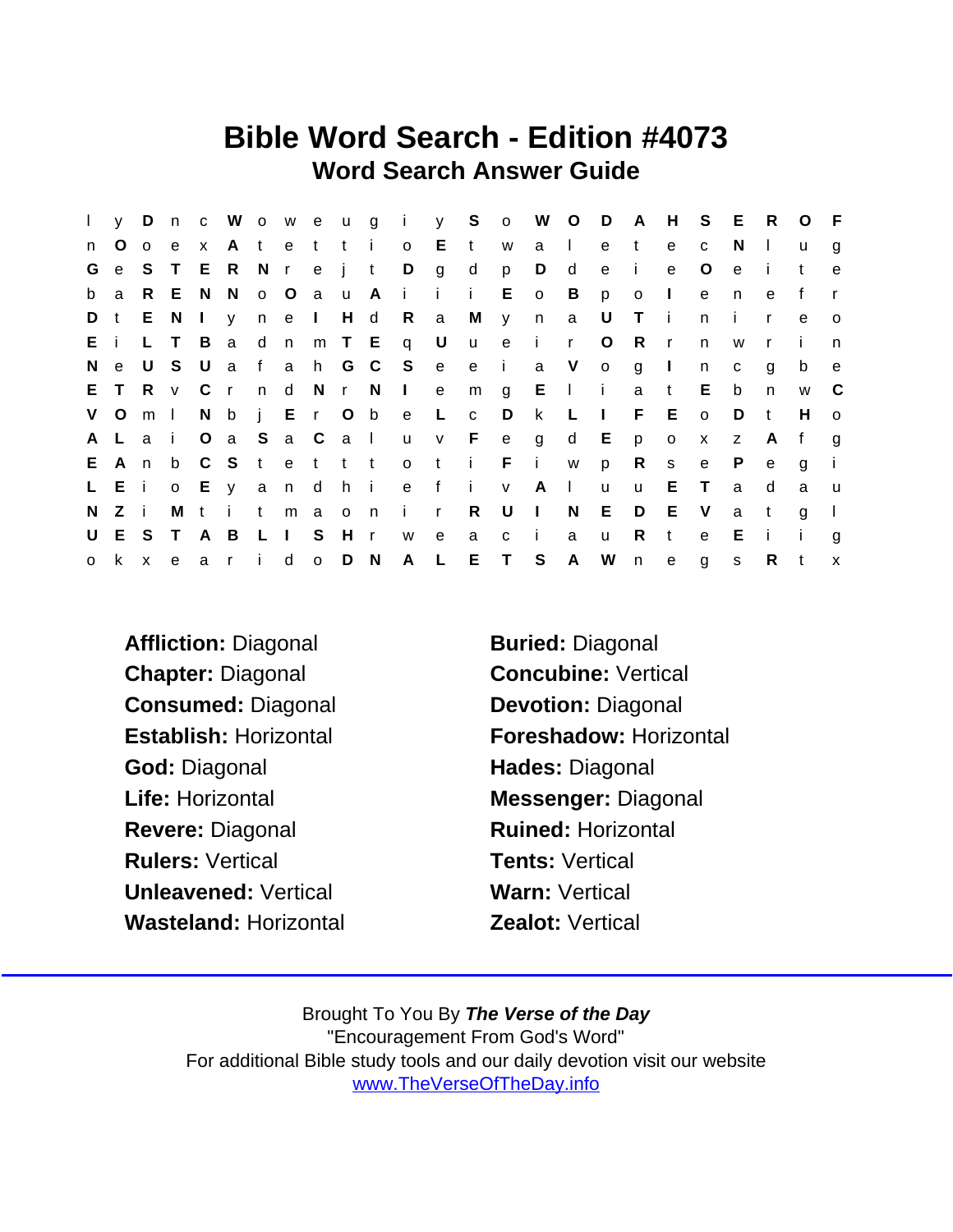# Bible Word Search - Edition #4073 Words Used And Their Definitions

**Affliction** 

Great pain or suffering; A cause of pain and suffering

Buried

To have been placed in a tomb or grave

**Chapter** 

A section of a book of the Bible often indicated by a large number at the beginning of each one

**Concubine** 

Women who are not married to a king being below the wives in a king's household; Similar to a mistress

Consumed Engulfed; Eaten

**Devotion** 

Worship and Reverence; Complete dependence on someone

Establish

To set up or start up something

Foreshadow To hint at something in a story

God

His name in Hebrew is YHVH, often pronounced as Yahweh or Jehovah; Only deity worshiped by the Israelites; Main person of the Godhead in the Trinity

**Hades** 

Referred to as Sheol in the Old Testament, the place of shades.